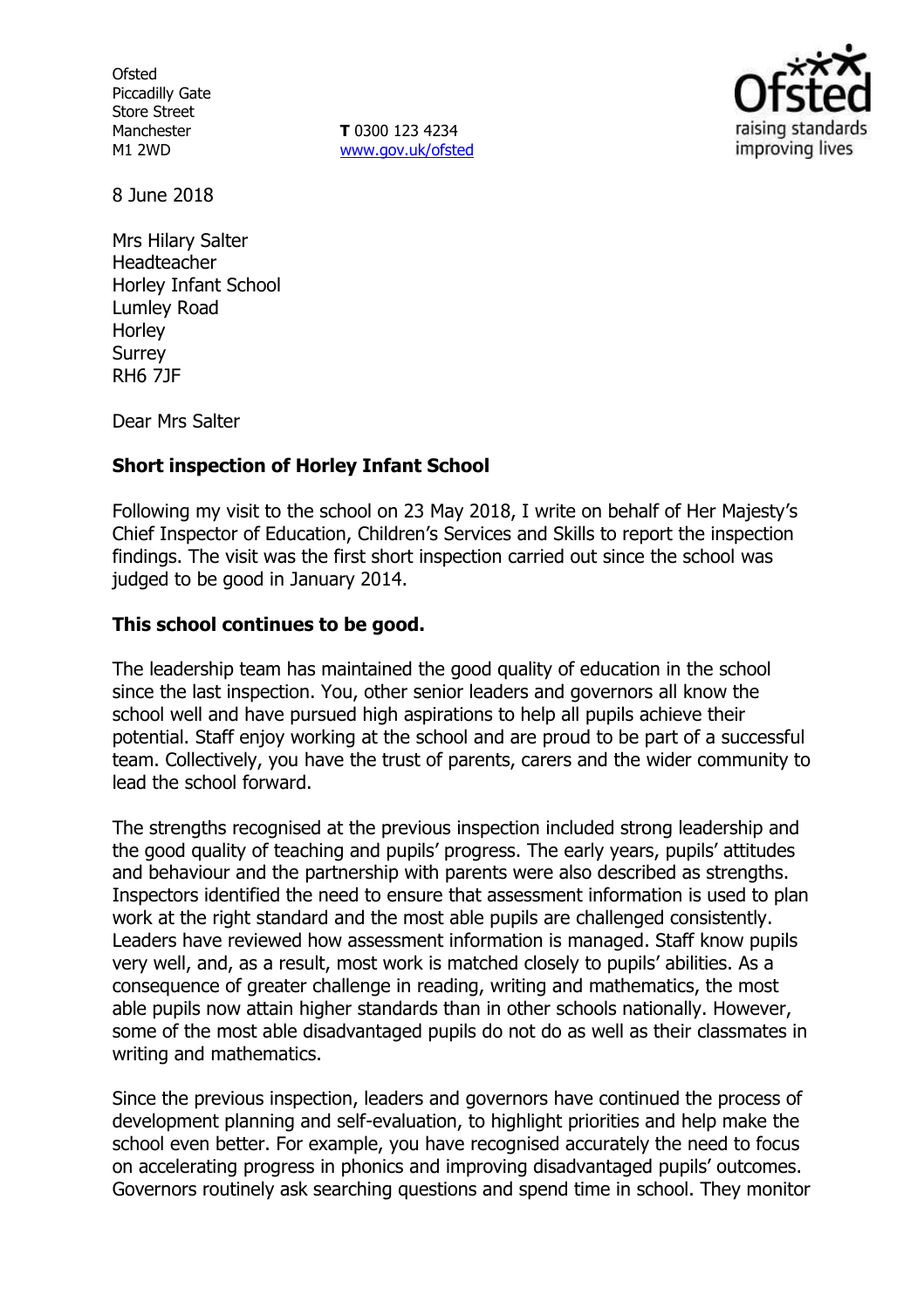

the plan's progress carefully. Consequently, the school is constantly improving and staffing and resources are targeted effectively to raise standards.

Leaders have created a rich curriculum, with close links to the local community. Pupils take part in local events such as Horley in Bloom and the Horley Carnival. During our visits to classrooms, we saw examples of enthusiastic teaching motivating pupils to take part in a wide range of exciting tasks. Pupils enjoy making biscuits to sell to their parents after school, writing about dinosaurs, solving number puzzles and undertaking outdoor activities such as 'forest school'. Staff question pupils skilfully to help them think more deeply about their work and to learn quickly. Pupils like working together and talking about what they are learning. As a result of good teaching, most pupils are making good progress in reading, writing and mathematics. However, as we agreed, too few of the most able disadvantaged pupils attain high standards in writing and mathematics.

Pupils are known as individuals and supported successfully to take part in school activities. The whole staff team works closely together to make sure that each pupil gets the support that they need. Pupils are cared for well. As a result, they settle into school quickly. Pupils behave well and are happy at school. One parent commented: 'My children bounce into school.'

Pupils are polite, holding doors open and greeting visitors confidently. Pupils are keen to talk about their school and speak enthusiastically and happily. They appreciate the wide range of extra-curricular activities provided. These include cookery club, gardening, cricket and football, all of which promote a healthy lifestyle and support pupils' progress in a range of subjects.

### **Safeguarding is effective.**

- Leaders have ensured that safeguarding arrangements are fit for purpose. Staff are trained at the right level to match their roles. They keep detailed, up-to-date records. As necessary, leaders work with outside agencies to provide effective support for pupils and families. Staff know how to keep pupils safe and what to do if they have a concern.
- The curriculum teaches pupils how to stay safe. For example, pupils know how to use the road safely and 'how to stay safe online' leaders monitor the use of the internet in school rigorously. Pupils are confident they can talk to staff if they have any concerns and know that action will be taken. The school has been awarded a silver anti-bullying charter mark, and incidents of bullying and racism are rare. As a result, pupils are safe and feel safe.
- Parents find school staff very approachable and are happy to ask questions and raise any issues. Parents know that effective action will follow. Leaders provide before-school and after-school clubs to extend learning beyond the school day and to meet the changing needs of families. This is appreciated by parents. All staff and parents who completed Ofsted's online questionnaires are confident that pupils are safe at school.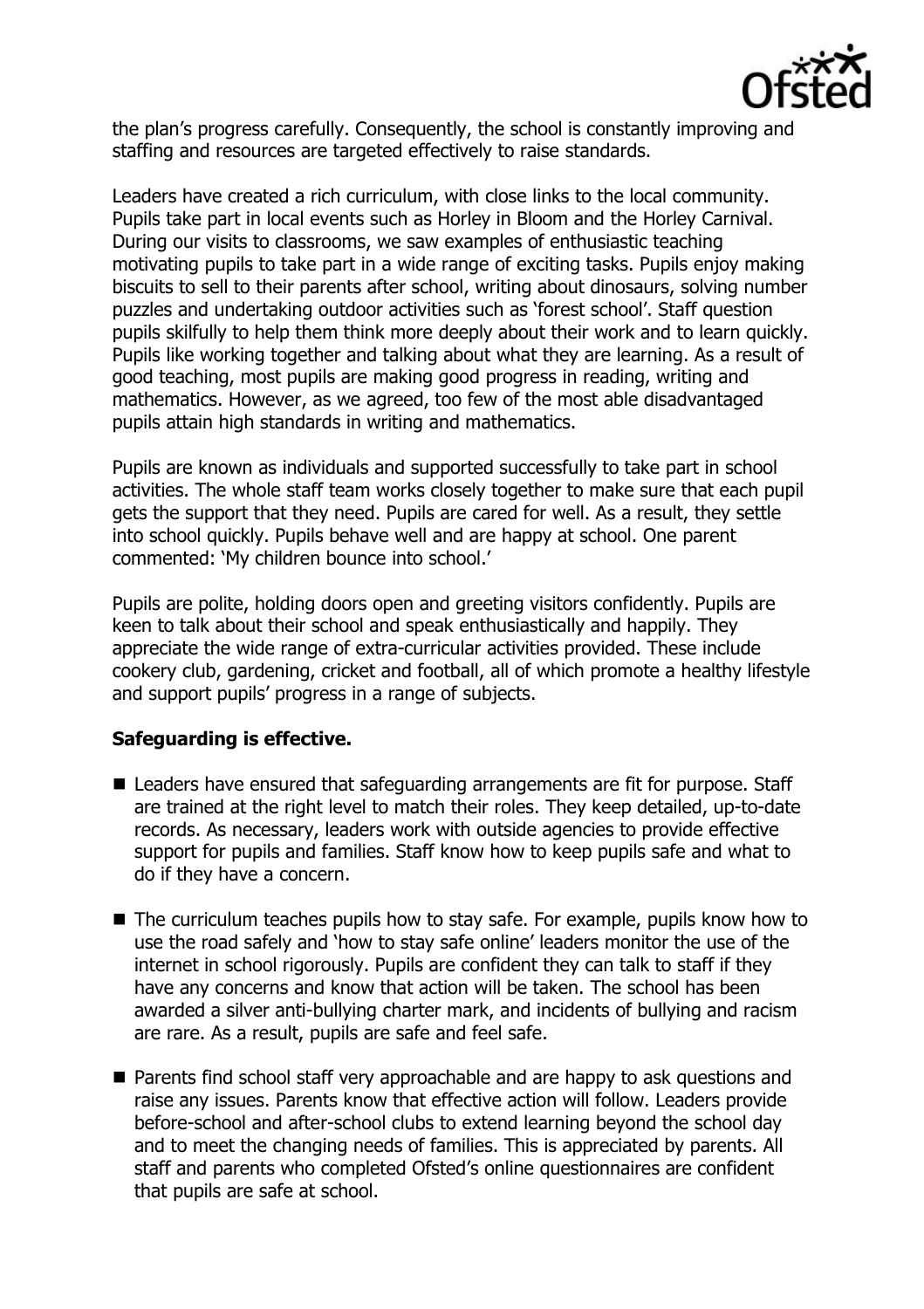

# **Inspection findings**

- During this inspection, we agreed to focus on how effectively school leaders are raising standards in phonics at key stage 1 and the progress of the most able disadvantaged pupils in writing and mathematics. We also agreed to look at how successfully leaders are improving pupils' attendance and addressing persistent absence.
- Leaders monitor tracking information thoroughly and have accurately identified progress in phonics as a point for action. Pupils enjoy a wide range of phonics activities and talk enthusiastically about their work. They like playing games and searching around the classroom for given sounds. Staff are knowledgeable about phonics and question the pupils in careful steps to help them move their learning forward. Staff help pupils to use phonics knowledge in their writing and are increasingly effective. There are extra resources in the classroom and pupils get additional help in small groups. Pupils' progress in phonics is accelerating and they are beginning to attain standards similar to those in other schools. However, as we discussed, too few pupils are attaining the required standards in phonics or are routinely using phonics knowledge in their writing.
- Leaders use extra funding for disadvantaged pupils with increasing success. For example, providing resources to help disadvantaged pupils take part in extracurricular activities. Staff track pupils closely and provide additional targeted support in both mathematics and writing to help pupils catch up. Extra adults work effectively with pupils in class and with groups. They ask questions and work through examples. Pupils enjoy the challenge of problem-solving and reasoning activities in mathematics. In writing, pupils are given increasing opportunities to talk about their work and practise the skills needed. Consequently, many disadvantaged pupils are now attaining higher standards than previously. However, as we agreed, additional work is needed to ensure that more of the most able disadvantaged pupils achieve their potential in mathematics and writing, as some changes have taken place recently.
- In 2017, pupils' attendance declined, with overall attendance slightly below average, and levels of persistent absence above average. Leaders monitor pupils with low rates of attendance closely, working with external agencies as needed. Leaders consider requests for leave from school very carefully. Pupils appreciate rewards for attending school and know that it is important to come to school to learn. Pupils and their families are given support as necessary, for example with the provision of before-school and after-school care. Leaders take effective steps to improve the attendance of the small number of pupils with low attendance. As a result, pupils' overall attendance is broadly in line with national averages, with effective action taken to support persistent absentees.